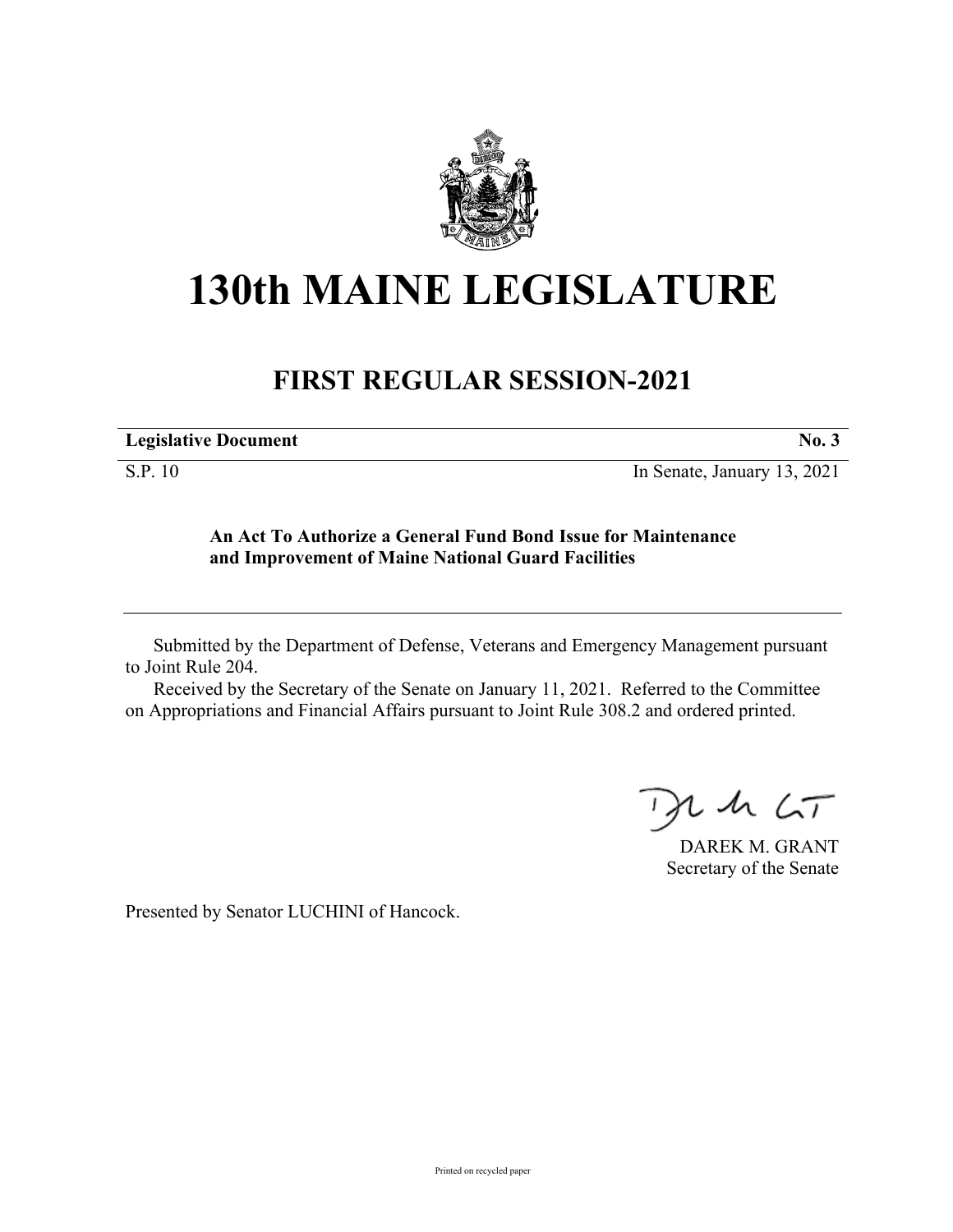**Preamble.** Two thirds of both Houses of the Legislature deeming it necessary in 2 accordance with the Constitution of Maine, Article IX, Section 14 to authorize the issuance 3 of bonds on behalf of the State of Maine to provide funds as described in this Act,

4 **Be it enacted by the People of the State of Maine as follows:**

5 **Sec. 1. Authorization of bonds.** The Treasurer of State is authorized, under the 6 direction of the Governor, to issue bonds in the name and on behalf of the State in an 7 amount not exceeding \$6,800,000 for the purposes described in section 5 of this Act. The 8 bonds are a pledge of the full faith and credit of the State. The bonds may not run for a 9 period longer than 10 years from the date of the original issue of the bonds.

10 **Sec. 2. Records of bonds issued; Treasurer of State.** The Treasurer of State 11 shall ensure that an account of each bond is kept showing the number of the bond, the name 12 of the successful bidder to whom sold, the amount received for the bond, the date of sale 13 and the date when payable.

14 **Sec. 3. Sale; how negotiated; proceeds appropriated.** The Treasurer of State 15 may negotiate the sale of the bonds by direction of the Governor, but no bond may be 16 loaned, pledged or hypothecated on behalf of the State. The proceeds of the sale of the 17 bonds, which must be held by the Treasurer of State and paid by the Treasurer of State 18 upon warrants drawn by the State Controller, are appropriated solely for the purposes set 19 forth in this Act. Any unencumbered balances remaining at the completion of the project 20 in this Act lapse to the Office of the Treasurer of State to be used for the retirement of 21 general obligation bonds.

22 **Sec. 4. Interest and debt retirement.** The Treasurer of State shall pay interest 23 due or accruing on any bonds issued under this Act and all sums coming due for payment 24 of bonds at maturity.

25 **Sec. 5. Disbursement of bond proceeds from General Fund bond issue.** The 26 proceeds of the sale of the bonds authorized under this Act must be expended as designated 27 in the following schedule under the direction and supervision of the agencies and entities 28 set forth in this section.

#### 29 **DEFENSE, VETERANS AND EMERGENCY**

#### 30 **MANAGEMENT, DEPARTMENT OF**

- 31 Provides funds for the State's share of maintenance, repair, capital improvement, 32 modernization and energy efficiency projects for Maine National Guard readiness 33 centers and support facilities.
- 34

Total \$6,800,000 \$6,800,000 \$6,800,000 \$6,800,000 \$6,800,000 \$6,800 \$6,800 \$6,800 \$6,800 \$6,800 \$6,800 \$6,800 \$6,800 \$6,800 \$6,800 \$6,800 \$6,800 \$6,800 \$6,800 \$6,800 \$6,800 \$6,800 \$6,800 \$6,800 \$6,800 \$6,800 \$6,800 \$6,800

Sec. 6. Contingent upon ratification of bond issue. Sections 1 to 5 do not 35 become effective unless the people of the State ratify the issuance of the bonds as set forth in this Act. 35 36 37

38 **Sec. 7. Appropriation balances at year-end.** At the end of each fiscal year, all 39 unencumbered appropriation balances representing state money carry forward. Bond 40 proceeds that have not been expended within 10 years after the date of the sale of the bonds